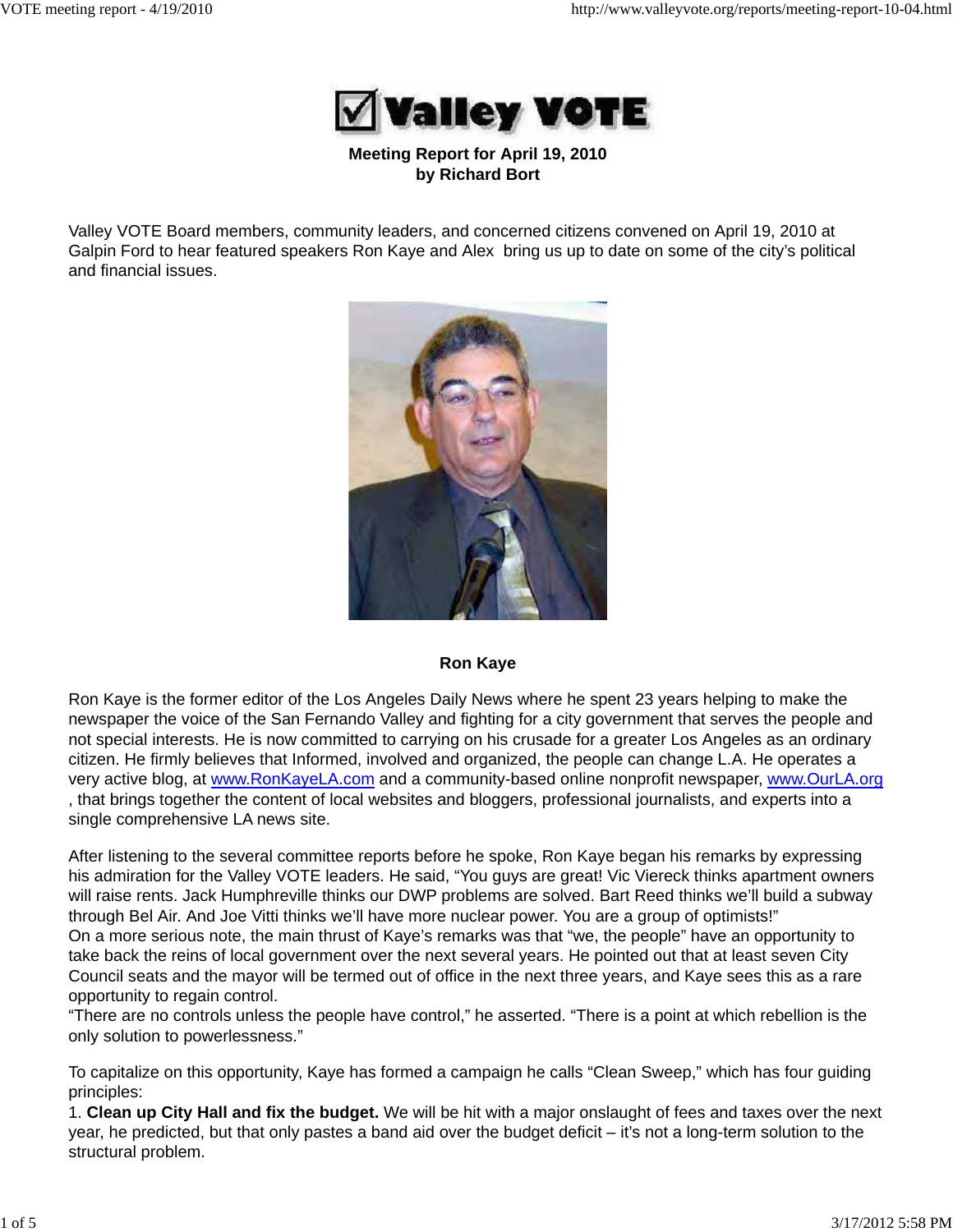2. **City workers need to step back, and the pension plan needs to be fixed.** The mayor said he was going to fire some 4,000 people, but ultimately only 103 people received pink slips, while thousands were transferred to the DWP and other departments not funded by the General Fund.

### **3. Core services – police, fire, sanitation – need to be emphasized, while non-core services and their related costs need to be eliminated.**

### **4. Power-sharing with the people, through the neighborhood councils, must happen.**

The City Council has blocked NCs whenever possible, and this needs to be reversed, Kaye said. The "system" doesn't want to respect the thousands of citizens who try to be active in the NCs. He went on, "Every council member should refuse to see any [promoter] until they run their proposal past the affected neighborhood council."

The "Clean Sweep" campaign will field a slate of City Council candidates who will be responsive to the people. Several incumbents are beatable, he noted. "The moment of change is at hand," Kaye said. "We are in a profound crisis. Kaye charged that the council members are "scared, and that's why they stood up to the DWP" on the recent rate hike request. "But," he said, "the DWP wants your money and they will get it."

As to our options, Kaye thought that a system of boroughs would work to devolve power back to the people. But secession probably will never work because the "corporation" that is L.A., not the Valley, owns the infrastructure assets (i.e., streets, fire houses, etc.). The third option, bankruptcy, is out of the question politically because that would show the incumbents as having abdicated their responsibility, which would be the death knell for their political careers.

For more on Ron Kaye's viewpoints, see: www.OurLA.org and www.RonKayeLA.com. See also www.CityWatchLA.com for other news and view on our City of Angels.

### **Alex Rubalcava**

Alex Rubalcava is President of Rubalcava Capital Management, an investment advisory firm located in West Los Angeles. Mr. Rubalcava is an expert in Los Angeles County pension issues who has spent years analyzing the funding mechanisms, administration, and actuarial assumptions of the public pension system. Five years ago he publicly forecasted the current pension crisis. Mr. Rubalcava has advised LA City and County officials, state lawmakers, and others on the pension issues.

In the face of abundant storm warnings, Mr. Rubalcava explained the fiscal dynamics underlying the City's under funded public employee pension plans. About five years ago, the City of San Diego ran into trouble with its pension plan, and that made him realize, he said, that L.A.'s pension plans were a ticking time bomb. He began warning everyone who would listen that the city's pension plans would soon collapse unless something were done to correct the system.

Rubalcava described the problem thusly: A public employees' pension fund is a giant pool of dollars, accumulated from employee contributions, taxpayer contributions, and investment income. This pool must pay for post-employment pensions and healthcare benefits.

L.A.'s city employees contribute 6% of their pay, and that amount is fixed by contract. It does not grow when asset values decline, such as during the past 2-3 years. Viewed from another angle, the city's contribution ranges from 30% to as much as 70% of employees' compensation (the latter for police and fire), depending on the particular union contract.

Moreover, for eons public employee pension plans have assumed that this pool would yield an 8% annual return, but that assumption is too high to be sustainable over a long period of time. Over the last decade, the city's main pension plan, "LACERS," has earned only 3.39%, and the Fire and Police Pension Plan has returned an even lower 2.9%. When the returns are less than 8%, as they have been over the long run, the taxpayers are obligated to make up the difference when it comes time to pay post-employment costs. Consequently, the city's pension fund contributions have skyrocketed from \$250 million in 2002 to \$1 billion in 2009, to a projected \$3.5 billion in 2014. That is more than half the current city budget, Rubalcava noted, and it is completely unsustainable without huge tax increases and service cuts.

"Until we solve the pension issue, we taxpayers won't be able to have what we want from city government," Rubalcava warned.

Having laid out the problem, Rubalcava moved to describe what he called a "logical and fair reform plan." The current plans are called "defined benefit" plans because the post-employment benefits are pre-defined. Defined benefit plans have bankrupted many industries – most recently the automotive industry – and they are heading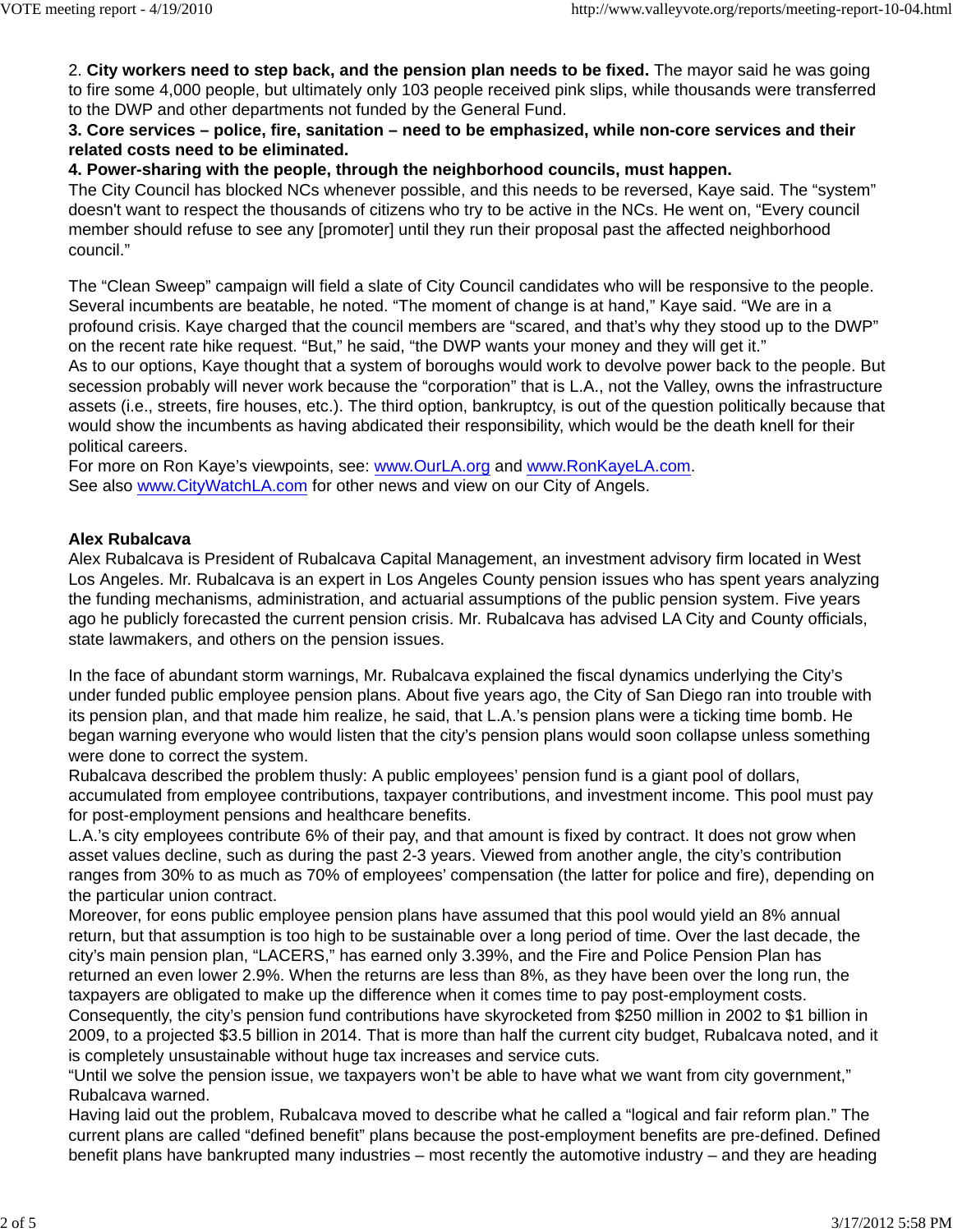toward bankrupting governments as well.

The alternative is a "defined contribution" plan, where the post-employment benefits are limited to whatever the plan's assets can support. Annual contributions are fixed or tied to employee compensation. Perhaps the most common and familiar type of defined contribution plan is the 401(k) plan that many private sector employers offer to their employees.

The truly logical and fair reform plan for public employee pensions would be to introduce a defined contribution plan for newly hired employees while keeping in place the existing defined benefit plans for current employees, and that is beginning to happen in some jurisdictions, he said.

He noted that to date no government entity has succeeded in converting a public defined benefit plan to a defined contribution plan, and he is not advocating that. But Rubalcava urged citizens to put pressure on elected officials to say "No!" to the unions' demands for more pension benefits.

Interestingly, Rubalcava disagreed with Ron Kaye on the issue of municipal bankruptcy. Where Kaye said that the option of bankruptcy for the city was out of the question, Alex Rubalcava expressed the belief that bankruptcy will be necessary sometime in the next three years in order to restructure the pension plans for current employees and retirees.

For more on the public pension crisis and proposed reforms, for local, statewide, and private pensions, Rubalcava urged us to visit www.PensionTsunami.com

## **Valley VOTE Committee Reports and Announcements**

## **Nuclear Power Report – Joe Vitti**

In his continuing series on the value of nuclear power, Joe discussed the "Power Content Label," which shows the sources of the power that the DWP sells to its customers. This label is mailed to customers and it is required by state law. The label details where the power has come from, but it fails to show expectations for the future. The DWP needs to provide ratepayers with its targets for future Power Content Labels together with the capital and operating costs related to the changes, notably the Renewable sources of power i.e. Biomass, Geothermal, Small Hydro, Solar, and Wind. These Renewable sources are not to be hidden in the Energy Cost Adjustment Factor (ECAF) The ratepayers in the City of Los Angeles are entitled to a full accounting of why their DWP bill has been significantly increasing over the last few years. Providing this information, including the cost of all future sources of power in a clear understandable way will help.

Joe pointed out that nuclear power can be fully cost-competitive with coal, yet the DWP does not contemplate increasing the amount of nuclear power in its power mix. Two new factors influence the cost of nuclear power: Nuclear plants now are being relicensed for a period of up to 60 years, which allows more than ample time to depreciate and amortize the plant's capital costs at a reasonable annual charge. Secondly, the federal government is now issuing guarantees of the financing necessary to build nuclear plants. These developments contribute to what Joe sees as a strong case for considering the expansion of two more reactors at Palo Verde to bring that plant up to its full design capacity and raising DWP's "take" to about 15% of its power content. Palo Verde was originally designed for 5 reactors but only 3 were built. Site selection and transmission line issues are significantly reduced for the expansion to 5 reactors.This additional power would replace coal at a similar cost per megawatt, keeping our rates low also and help meet the goal of carbon reduction. The following is the

# **LA DWP's 2009 Power Content Label. Energy Resources LADWP Power**

|                            | (projected) |  |
|----------------------------|-------------|--|
| <b>Eligible Renewable</b>  | 14%         |  |
| <b>Biomass &amp;waste</b>  | $1\%$       |  |
| Geothermal                 | 2%          |  |
| Small hydroelectric        | 5%          |  |
| Solar                      | $< 1\%$     |  |
| Wind                       | 6%          |  |
| Coal                       | 44%         |  |
| <b>Large Hydroelectric</b> | 7%          |  |
| <b>Natural Gas</b>         | 26%         |  |
| <b>Nuclear</b>             | 9%          |  |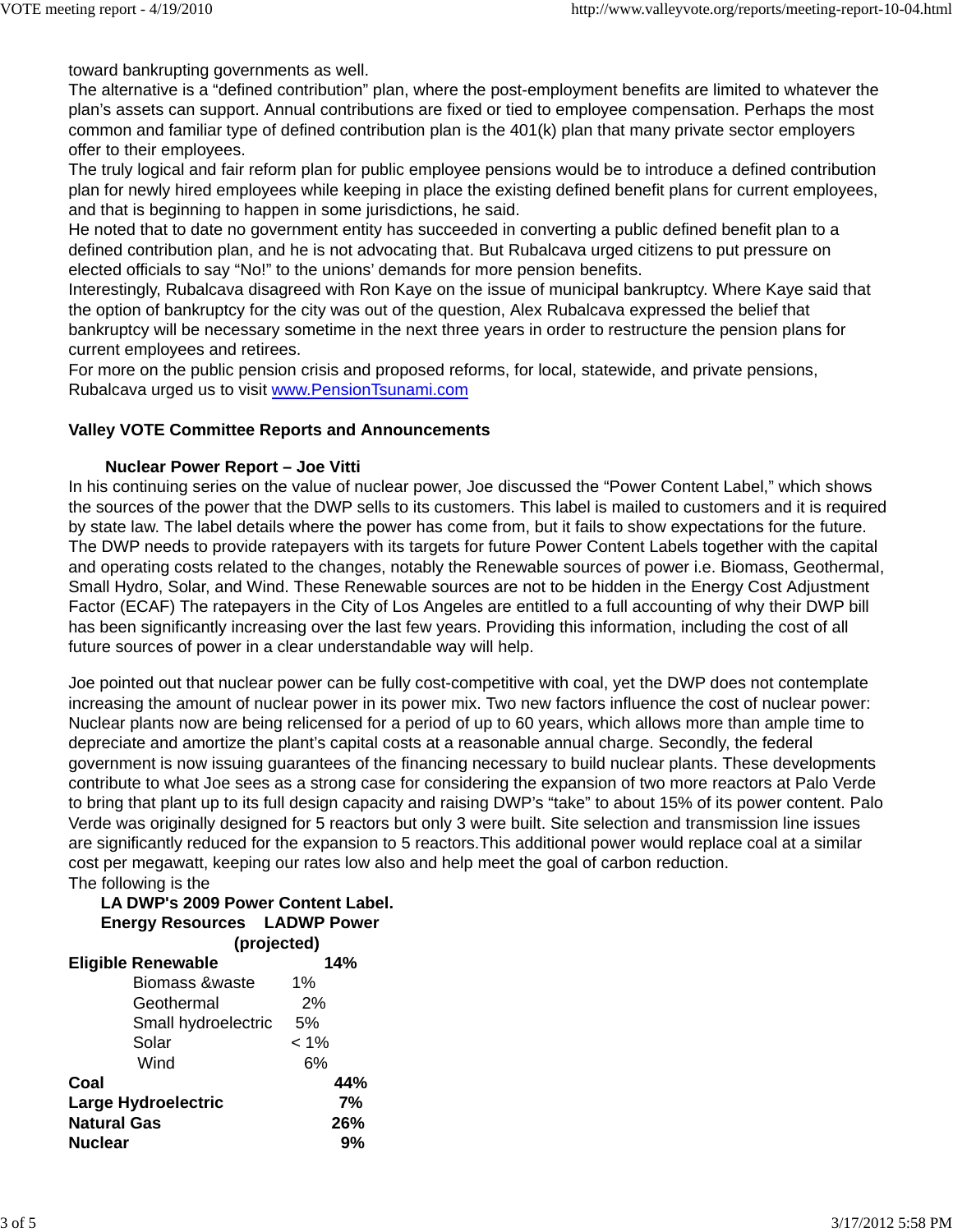| $1\%$ |
|-------|
| 100%  |
|       |

### **Nuclear Power Programs in Asia**

**China** plans to have **60GWe** of installed nuclear capacity by 2020 looks to be on track, with **18** reactors now under construction. **60GWe** is the equivalent of **100 - 1000 MWE plants. India -** GE Hitachi has also signed agreements with two state-owned Indian companies to collaborate on building ABWRs in the country. This will help towards meeting India's ambitious goal to produce **60GWe** from nuclear power by 2032. **Japan -** Tokyo Electic Power Company is planning for nuclear to have a **26% stake** in generating capacity by end of 2018 fiscal year. That plan would rely on four units currently under construction coming online on time. **Korea -**As part of a long-term plan to increase the share of nuclear in the generation mix (**48%** by 2022, up from 34% in 2009), the government has announced plans to spend KRW37 trillion (\$28.5 billion) building including 12 more nuclear power plants.

### **L.A. Department of Water and Power – Jack Humphreville**

Jack Humphreville summarized the issues and tentative resolution of the recent flap over electric rates and the \$73 million DWP transfer to the city's General Fund.

Some good news: As part of the settlement of the dogfight among the Mayor, City Council, and DWP over electric rates, the City Council is moving ahead with the formation of the Ratepayers Advocate and an Inspector General. In addition, the Mayor has appointed his Job Czar and ex-investment banker, Austin Beutner, as the Interim General Manager, replacing David Freeman.

Unfortunately, DWP has over committed itself to purchase renewable energy and feels forced to increase rates or suffer a downgrade in its "AA-" bond rating. In fact, the City's credit rating was indeed downgraded on the DWP's \$720 million bond offering. This will cost the DWP tens of millions of dollars in extra interest, and the flap highlights the dysfunctional nature of City Hall.Of course, the pawn in the battle was the expected – and desperately needed – transfer of \$73 million from the DWP to the city's General Fund, not to mention the ratepayers.

The settlement also calls for reconstitution of the Energy Cost Adjustment Factor to consist solely of costs related to volatile fuel prices, and it would not be capped. Costs of the programs for renewable energy, demand side management, and energy efficiency would be shown separately in the rate structure and would be subject to separate review and approval by the City Council.

Among the fallout of this massive exhibition of governmental dysfunction, the City Council is pursuing five "Transparency Motions," proposed by Greig Smith, to change the City Charter to (among other things) give the City Council the right to review the DWP budget and any rate increases, remove the General Manager and any Commissioner with a two-thirds vote, and have a majority of the five-member Board of Commissioners appointed by the City Council (2) and the Neighborhood Councils (1).

### **Housing – Vic Viereck**

On Wednesday, April 14, 2010 Los Angeles City Councilman Richard Alarcon called for a one-year moratorium on rent increases for rent controlled apartments. In spite of an abundance of vacant apartments and declining rents, **the Councilman wants to impose a 0% one year limit on rent increases** for Los Angeles' rent controlled apartments. During a period of declining rents the market rules but, in spite of the annual escalation of operating costs (particularly DWP), supposed tenant advocates want restrictions that would prevent owners (during an economic recovery) from even just returning to previous rent levels. With that kind of city treatment, who would want to become an apartment owner? This is not a business friendly city.

### **Transportation – Bart Reed**

Bart raised an interesting proposal, to construct a "Subway to the San Fernando Valley" from the Westside of L.A. Looking at a map for the proposal, it would involve a tunnel through the Sepulveda Pass running in a straight line for 6 miles at only a 1% grade, from around UCLA to Ventura Blvd. The UCLA end would connect to both the (proposed) extension of the "Mid-Wilshire Line" and the "Exposition Line," both of which would terminate in Santa Monica.